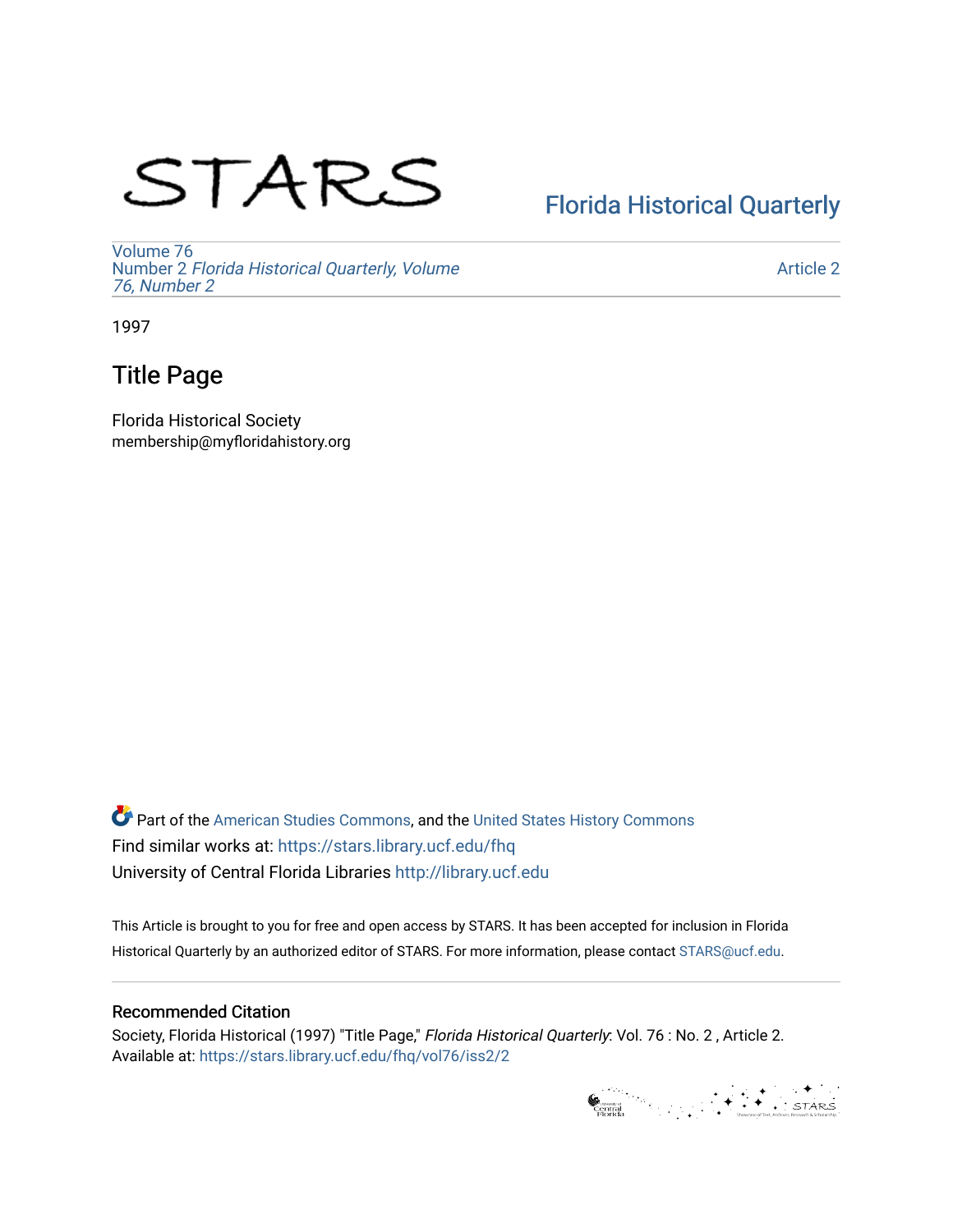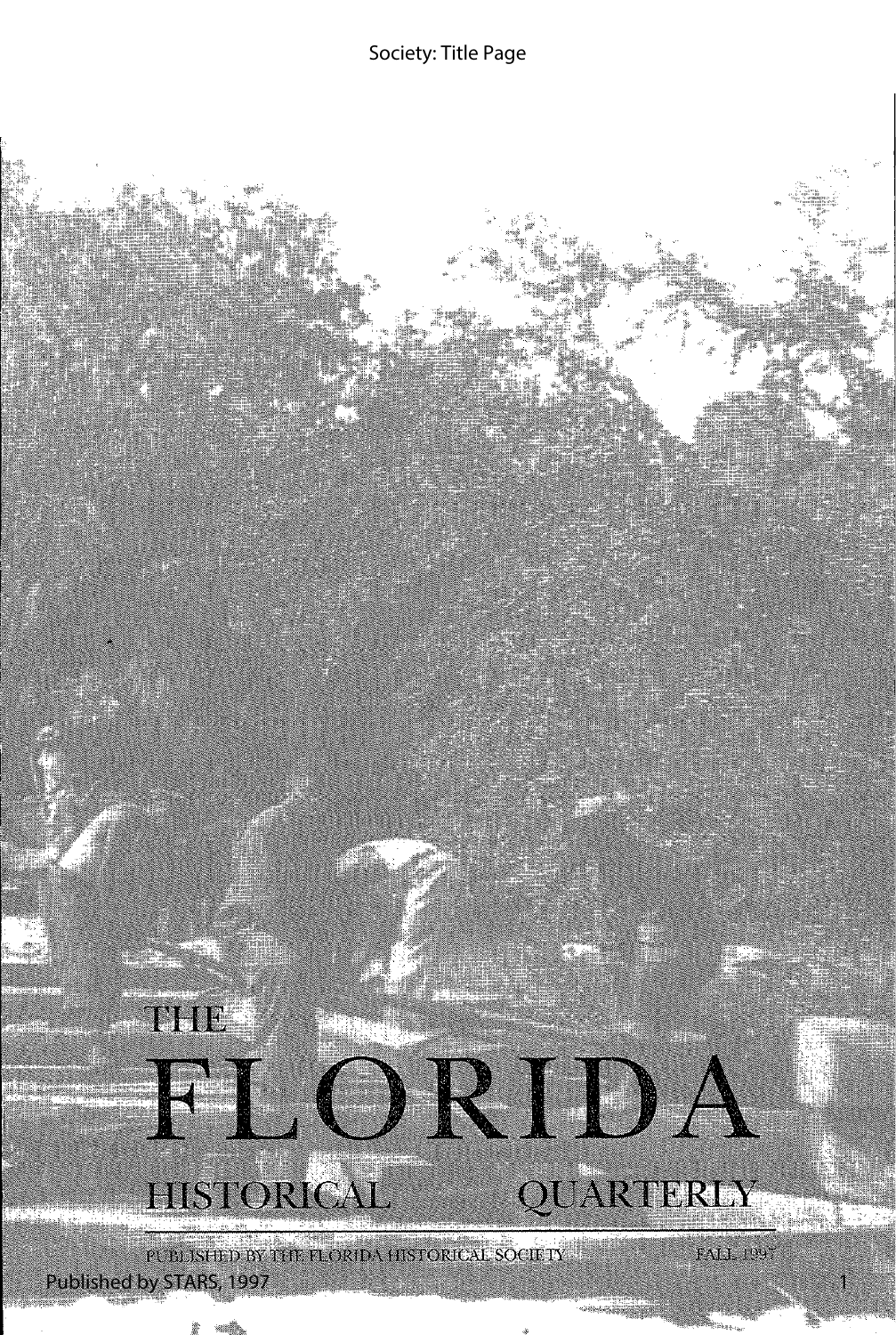#### COVER

New Deal funds helped Sarasota and many other southern cities weather the Great Depression. The cover illustration shows Civilian Conservation Corps employees at work in the newly created Myakka State Park. *Photograph courtesy of the Walter and Margret McWhorter Collection, Sarasota Department of Historical Resources, Sarasota.*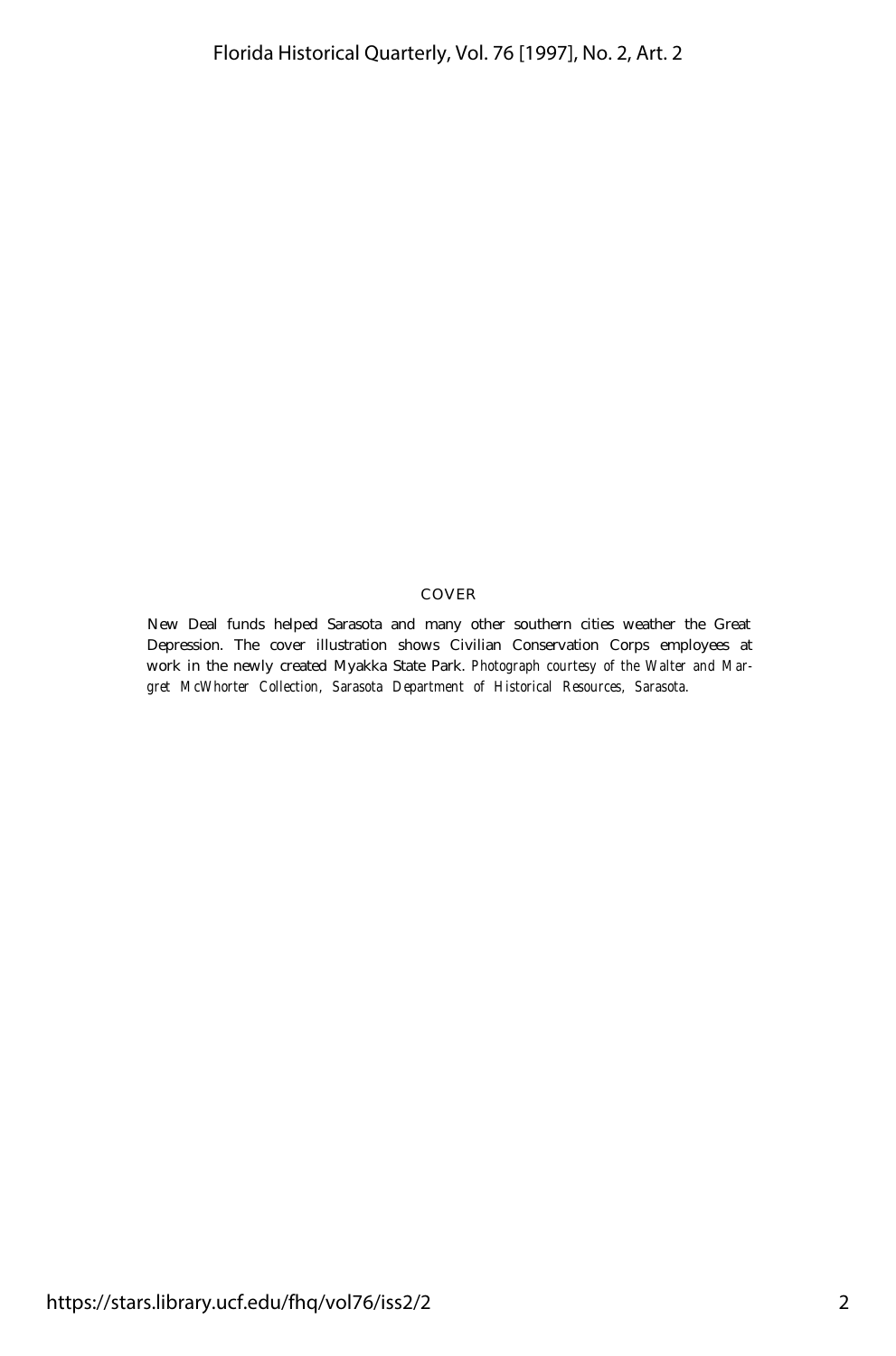## *The*

# *Florida Historical Quarterly*



Volume LXXVI, Number 2 Fall 1997

The *Florida Historical Quarterly* (ISSN 0015-4113) is published quarterly by the Florida Historical Society, 1320 Highland Avenue, Melbourne, FL 32935, and is printed by E.O. Painter Printing Co., DeLeon Springs, FL. Second-class postage paid at Tampa, FL, and at additional mailing office. POSTMASTER: Send address changes to the *Florida Historical Quarterly,* 1320 Highland Avenue, Melbourne, FL 32935.

Copyright 1997 by the Florida Historical Society, Melbourne, Florida.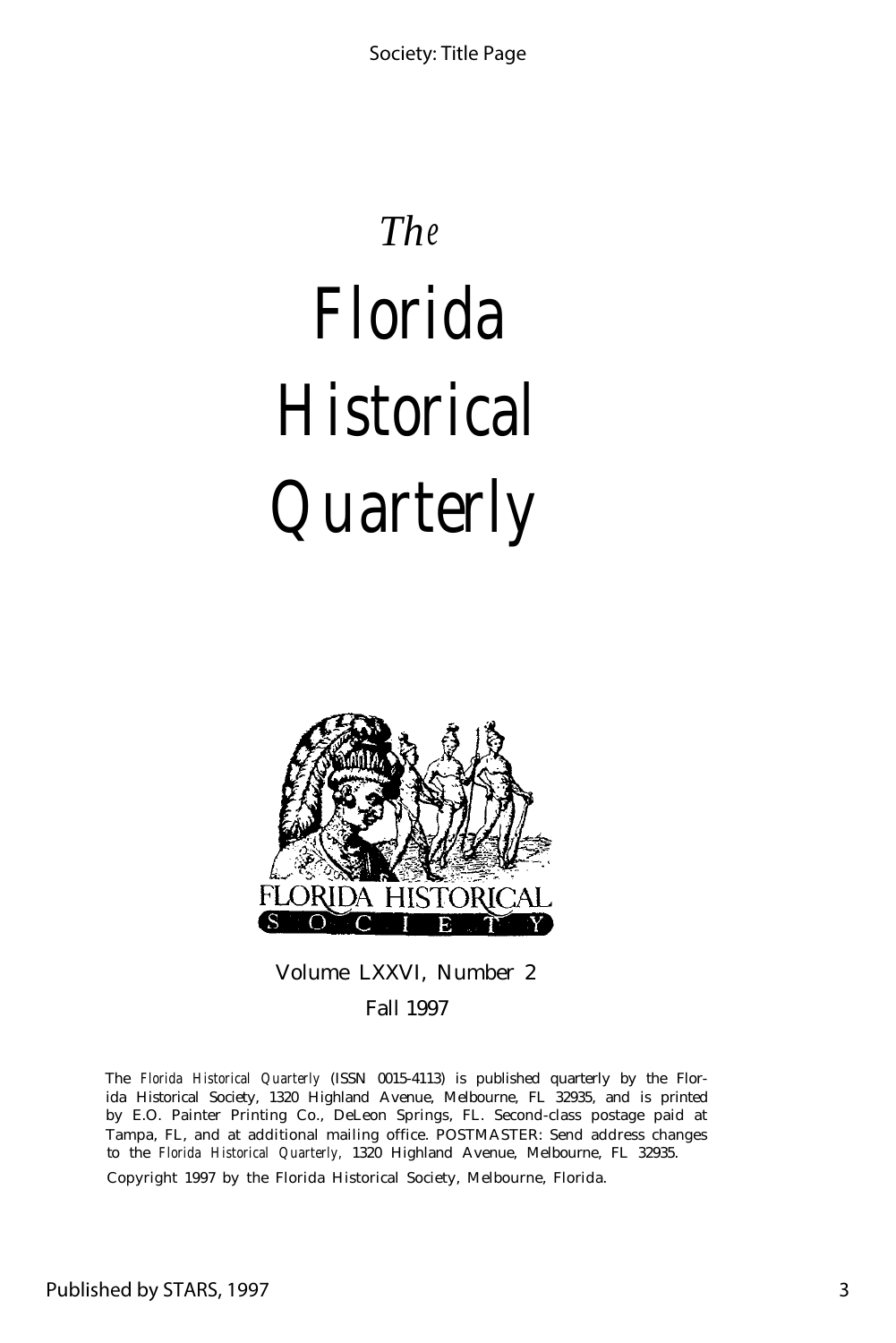### THE FLORIDA HISTORICAL QUARTERLY

Kari Frederickson, Editor

Samuel Proctor, *Editor Emeritus*

Nancy Rauscher, *Editorial Assistant*

Imar DaCunha, *Graduate Assistant*

### *EDITORIAL ADVISORY BOARD*

Raymond O. Arsenault, University of South Florida, St. Petersburg William S. Coker, University of West Florida David R. Colburn, University of Florida James B. Crooks, University of North Florida Kathleen Deagan, University of Florida Wayne Flynt, Auburn University Michael V. Gannon, University of Florida Maxine D. Jones, Florida State University Harry A. Kersey, Jr., Florida Atlantic University Jane Landers, Vanderbilt University Eugene Lyon, Flagler College John K. Mahon, University of Florida Raymond A. Mohl, University of Alabama at Birmingham Gary R. Mormino, University of South Florida Theda Perdue, University of Kentucky Gerald E. Poyo, St. Mary's University Joe M. Richardson, Florida State University William W. Rogers, Florida State University Daniel L. Schafer, University of North Florida

Correspondence concerning contribution, books for review, and all editorial matters should be addressed to the Editor, *Florida Historical Quarterly,* Department of History, University of Central Florida, Orlando, FL 32816-1350.

The *Quarterly* is interested in articles and documents pertaining to the history of Florida. Sources, style, footnote form, originality of material and interpretation, clarity of thought, and interest of readers are considered. All copy should be double spaced and about 25 pages or 6,000 words. Footnotes are to be numbered consecutively in the text. Documentation should conform to *The Chicago Manual of Style.* THE AUTHOR SHOULD SUBMIT AN ORIGINAL AND A PHOTOCOPY, RETAINING A COPY FOR SECURITY. Authors are also asked to submit articles on a diskette in IBM WordPerfect 5.1. The Florida Historical Society and the editor of the *Florida Historical Quarterly* accept no responsibility for statements made or opinions held by authors.

The *Quarterly* reviews books dealing with all aspects of Florida history. Books to be reviewed should be sent to the editor together with price and information on how they may be ordered.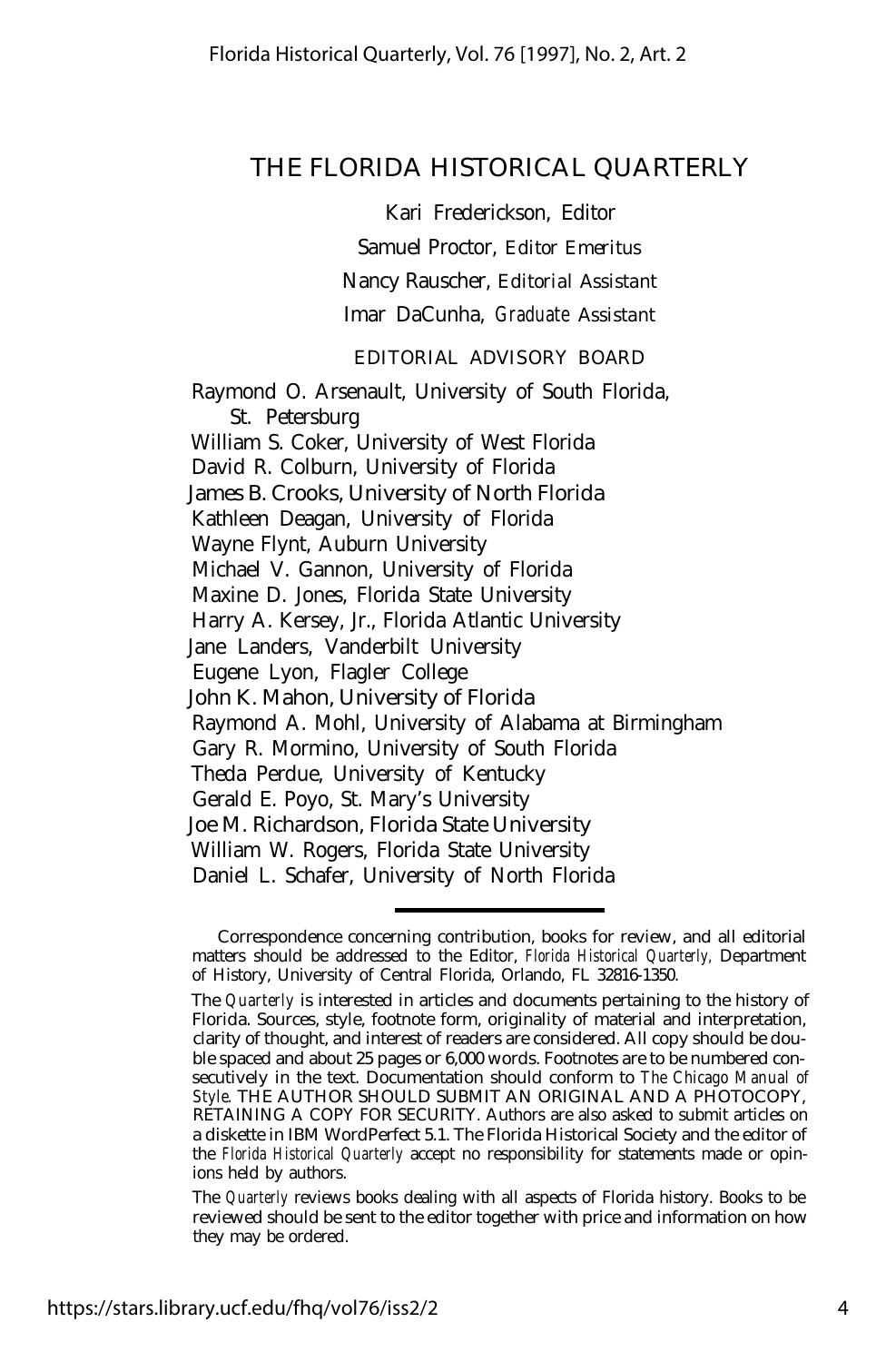## **Table of Contents**

SARASOTA: HARDSHIP AND TOURISM IN THE 1930s *Ruthmary Bauer* 135

LONELY VIGILS: HOUSES OF REFUGE ON FLORIDA'S EAST COAST, 1876-1915 *Sandra Henderson Thurlow* 152

> SPECIAL SECTION ROSEWOOD: BEFORE AND AFTER

ROSEWOOD AND AMERICA IN THE EARLY TWENTIETH **CENTURY** 

*David R. Colburn* 175

| THE ROSEWOOD MASSACRE AND THE WOMEN<br>Who Survived It |                            |     |
|--------------------------------------------------------|----------------------------|-----|
|                                                        | <i>Maxine D. Jones</i> 193 |     |
|                                                        |                            | 209 |
|                                                        |                            | 242 |
|                                                        |                            | 246 |
|                                                        |                            |     |